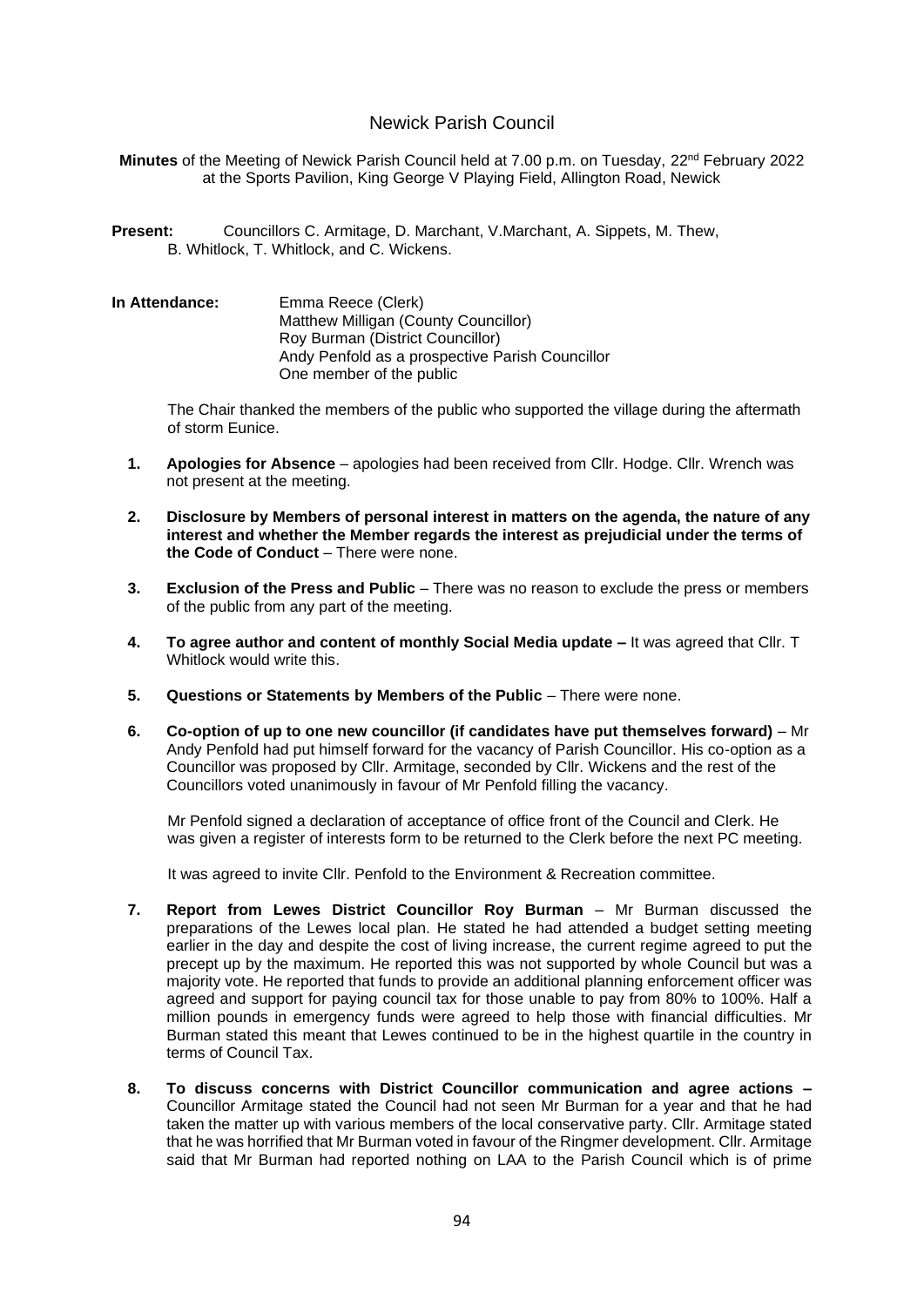concern. Cllr. Armitage stated that had Mr Burman not attended tonight then he would have contacted monitoring officer with his concerns.

Mr Burman stated that he was not at the behest of the Parish Council. Cllr. Armitage stated that Mr Burman had not sent reports to the Parish Council, attended meetings for a year or replied to emails that Cllr. Armitage had sent. Mr Burman stated that he did not always find it conducive to reply to the emails and that he was going to leave the meeting. Cllr. Sippetts said he seconded what Cllr. Armitage has said and that as a newer member of the Parish Council he had never met Mr Burman. Cllr. Whitlock stated that given the situation Newick is in with planning applications that he couldn't believe Mr Burman voted in favour of the Ringmer development. Mr Burman stated that he had been seconded onto that committee and on the evidence submitted and the balance of policies he came to conclusion that he did. Mr Burman stated that he can't vote with wishes and that he has to vote for policy. He stated his reasoning was that if a derelict site that was in a state of disrepair was developed it would harm no one and take pressure off new developments elsewhere in the district. Cllr. Wickens stated that she felt that Newick Parish Council had been disadvantaged with the Land Availability Assessment report, that Newick had received no briefing from their District Councillor and that Leigh Palmer had sent papers to Mr Burman. Mr Burman said that was a misunderstanding on his part and at 7.14pm he left the meeting.

It was agreed that Cllr. Armitage would speak to the monitoring officer at Lewes District Council.

- **9. Report from County Councillor Matthew Milligan** Mr Milligan reported that all that has happened is that the County Council had passed the budget that had been drafted and reported at the last Parish Council meeting. Cllr. Armitage thanked Mr Milligan for coming back so quickly on the actions from last meeting.
- **10. Report from Member of Parliament Maria Caulfield**  Maria Caulfield MP had sent her apologies that she was unable to attend. Her written report had been circulated prior to the meeting and was noted.
- **11. Approval of draft minutes of the Parish Council meeting held 25th January 2022**  These were considered and approved.
- **12. To discuss climate change –** Cllr. V Marchant confirmed she had received confirmation on the detail for what can be recycled. This will be added to the content to the newsletter and shared with Councillors.

## **13. Planning:**

- **13.1** Approval of draft minutes of the Planning Committee meetings 8<sup>th</sup> February 2022 these were approved as an accurate record of the meetings.
- **13.2** Planning Applications (If plans available on LDC website)

| <b>LW/22/0071</b> | Land Rear Of 45 Allington Road                                                                                                                                                                                                                                                                                                                                                              |  |  |  |  |  |
|-------------------|---------------------------------------------------------------------------------------------------------------------------------------------------------------------------------------------------------------------------------------------------------------------------------------------------------------------------------------------------------------------------------------------|--|--|--|--|--|
|                   | Erection of 4no bungalows, creation of new vehicular and pedestrian                                                                                                                                                                                                                                                                                                                         |  |  |  |  |  |
|                   | access via Allington Road, alterations to Public Right of Way and<br>associated landscaping                                                                                                                                                                                                                                                                                                 |  |  |  |  |  |
|                   | It was agreed to object (with a vote of 8 for and 1 against) to the<br>application for the following reasons;                                                                                                                                                                                                                                                                               |  |  |  |  |  |
|                   | This site has been put forward for development a number of times<br>over the last few years, culminating in an appeal which was<br>dismissed by the inspectorate in March 2020. Whilst the appeal<br>was for 16 dwellings and this current application is for four<br>bungalows the reasons for objecting remain just as valid. In brief<br>the main reasons for the appeal dismissal were; |  |  |  |  |  |
|                   | It contravenes both policy DM1 of LPP2 which seeks to                                                                                                                                                                                                                                                                                                                                       |  |  |  |  |  |
|                   | protect the distinctive character and quality of the                                                                                                                                                                                                                                                                                                                                        |  |  |  |  |  |
|                   | countryside and CP10 of LPP1 which seeks to conserve                                                                                                                                                                                                                                                                                                                                        |  |  |  |  |  |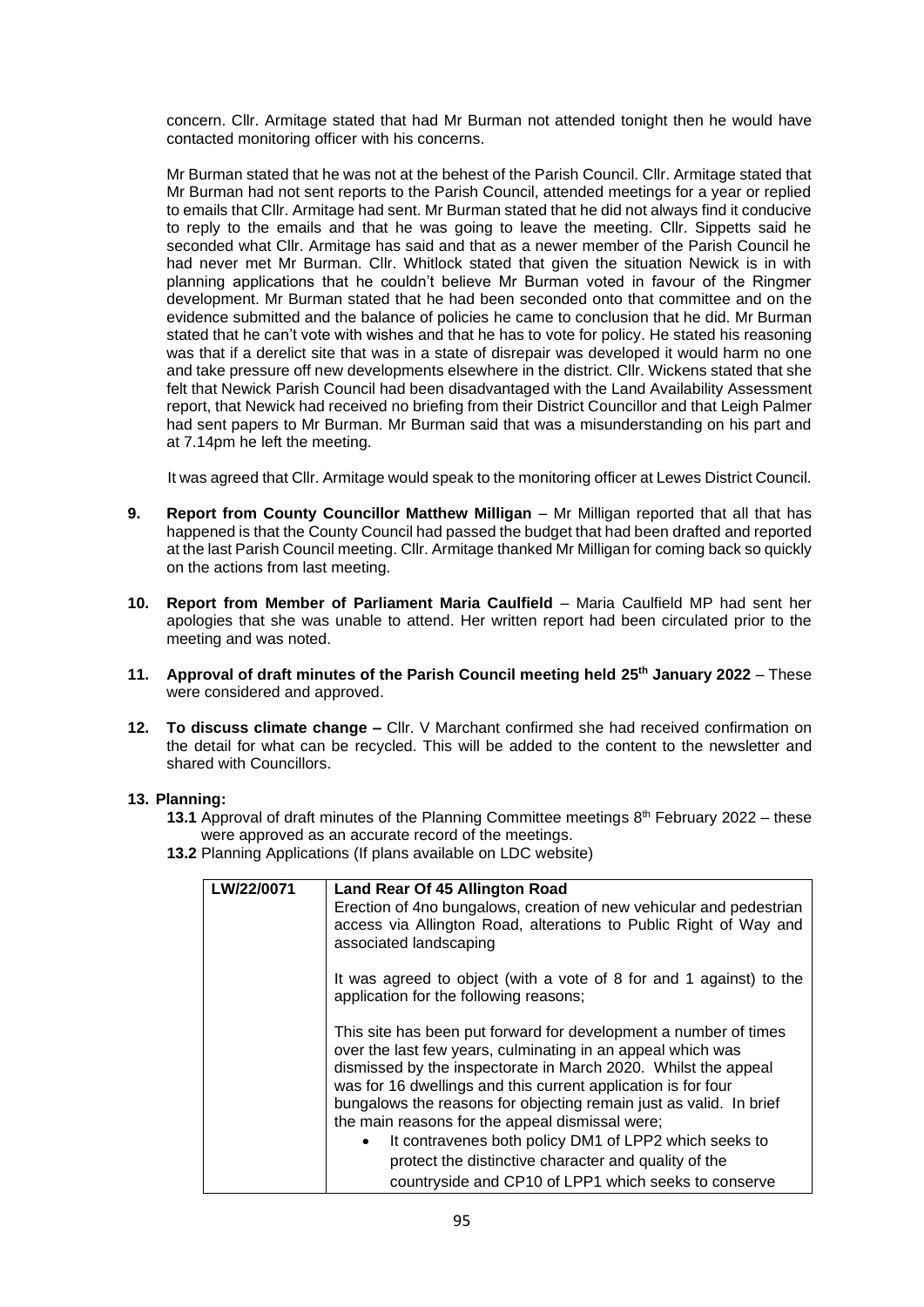|  | and enhance the districts natural environment and                                                                                                                                                                                                                                                                                                                                                                                                                                                                                                                                                                                                                                  |  |  |  |  |  |
|--|------------------------------------------------------------------------------------------------------------------------------------------------------------------------------------------------------------------------------------------------------------------------------------------------------------------------------------------------------------------------------------------------------------------------------------------------------------------------------------------------------------------------------------------------------------------------------------------------------------------------------------------------------------------------------------|--|--|--|--|--|
|  | landscape character, plus EN1 of NNP which states that                                                                                                                                                                                                                                                                                                                                                                                                                                                                                                                                                                                                                             |  |  |  |  |  |
|  | new development should respect local landscape character.                                                                                                                                                                                                                                                                                                                                                                                                                                                                                                                                                                                                                          |  |  |  |  |  |
|  | The argument concerning housing land supply and planning<br>balance was also used as a reason for dismissal as it also was at<br>two later appeals in the village (Woods Fruit Farm) LW/20/0298 and<br>LW/18/0351.<br>The significant harm to the character and appearance of the<br>surrounding area and the harm to the character of the<br>village would significantly and demonstrably outweigh the<br>moderate benefits which the proposal would provide.                                                                                                                                                                                                                     |  |  |  |  |  |
|  | NPC appreciates that the applicants have tried to take on board the<br>reasons above in their application but the fact remains that the four<br>bungalows are entirely outside of the planning boundary to the<br>south of footpath 3 and therefore all of the issues are still valid. The<br>proposed access to the site is on a dangerous bend. In addition,<br>the recent Interim LAA from LDC has shown all of the plots to the<br>south of Allington Road are classified as being neither Deliverable<br>nor Developable. As a result NPC strongly object to this application<br>and request that if deemed necessary that it goes to Planning<br>Committee for deliberation. |  |  |  |  |  |
|  |                                                                                                                                                                                                                                                                                                                                                                                                                                                                                                                                                                                                                                                                                    |  |  |  |  |  |

- **13.3** To agree response to APPEAL/22/0003 if documents have been made available Cllr. Wickens stated that the appeal start date was  $1<sup>st</sup>$  December but as this is a householder appeal the Parish Council don't comment.
- **13.4** Approvals/Refusals etc.

It was noted that the following applications have been approved by Lewes District Council;

75 Church Road Newick East Sussex BN8 4JZ Ref. No: TW/22/0003/TCA

29 High Street Newick East Sussex BN8 4LG Ref. No: TW/21/0034/TCA

It was noted that the appeal for the Coldharbour Lane application was dismissed by the Planning Inspectorate.

- **13.5** Tree Works Applications None other than the decisions reported above
- **13.6** Land Availability Assessment results It was agreed that no action would be taken at present. Cllr. Wickens stated that she has been gathering information for future use.
- **14. Clerk's Report –** To note report from Clerks including correspondence received in January/February 2022.

This included:

- Bollards on Green
- Vacancy for Parish Councillor
- NAS work required on trees/hedge
- Stiances project
- Annual leave
- Sports Pavilion Trust
- CCTV training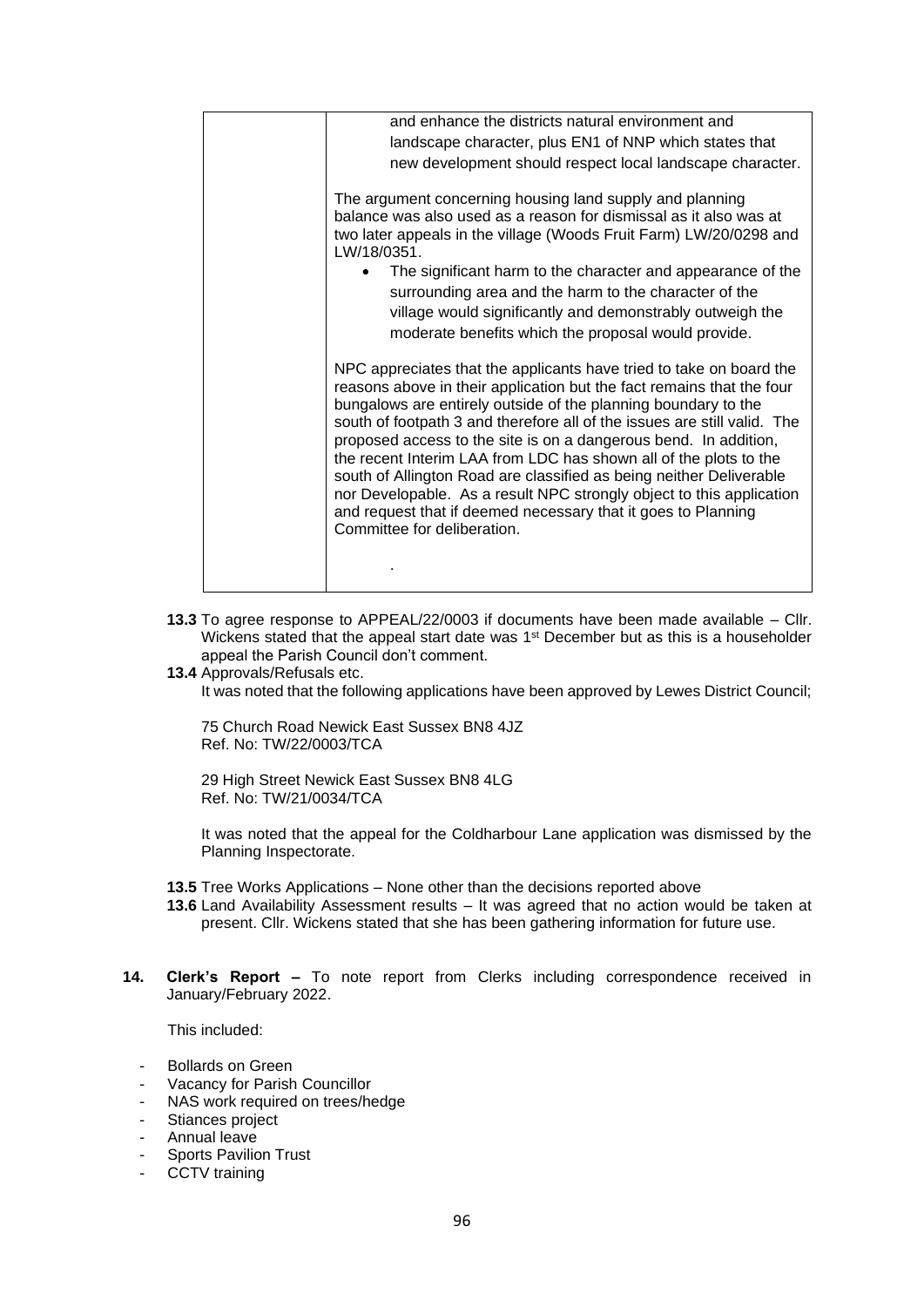Food Fair dates

The following was also reported:

- Storm damage
- Conservation officer meeting arranged Wednesday 23rd February 2022
- **15. Report by Clerk on any action taken under Delegated Powers in consultation with Chairman and/or Vice-Chairman** – The Clerk reported that she had instructed Treewise to make a tree safe following Storm Eunice and had reported this on the day to the Councillors having consulted with Cllrs. Armitage and Wickens.

### **16. Financial Matters:**

**16.1** To authorise Schedule of Payments for February 2022 and arrangements for approving payments – it was agreed that Cllr. Armitage and Cllr. Sippetts would authorise the payments.

The following payments were authorised;

#### List of Payments made between 01/02/2022 and 28/02/2022

| Date Paid  | Payee Name                      | Reference | Amount Paid Authorized Ref | <b>Transaction Detail</b>     |
|------------|---------------------------------|-----------|----------------------------|-------------------------------|
| 28/02/2022 | Peter Howes                     | 658105642 | 308 00                     | Village Handyman              |
| 28/02/2022 | <b>Lewes District Council</b>   | 175377752 | 18.00                      | Play area inspections         |
| 28/02/2022 | Mrs SE Berry                    | 568303833 | 70.04                      | Locum Clerk cover             |
| 28/02/2022 | Telefonica UK I td.             | <b>DD</b> | 16.86                      | Mobile bill                   |
| 28/02/2022 | <b>NACCA</b>                    | 28252018  | 300.00                     | <b>Rent for Parish Office</b> |
| 28/02/2022 | Stephen Comber Fencing          | 359276094 | 1.135.00                   | Post replacement & gate KGVPF |
| 28/02/2022 | <b>HM Revenue &amp; Customs</b> | 868394904 | 385.04                     | Tax & NI                      |
| 28/02/2022 | <b>East Sussex Pension Fund</b> | 923799017 | 489.35                     | 923799017                     |
| 28/02/2022 | Mrs E Reece                     | 71712845  | 1.442.16                   | <b>Clerk Salary</b>           |
| 28/02/2022 | Newick Window Cleaning          | 721833074 | 275.00                     | Play equipment clean          |
|            |                                 |           |                            |                               |

**Total Payments** 4,439.45

The following payments had already been made;

#### List of Payments made between 01/02/2022 and 28/02/2022

| Date Paid  | Payee Name | Reference | Amount Paid Authorized Ref | <b>Transaction Detail</b> |
|------------|------------|-----------|----------------------------|---------------------------|
| 28/02/2022 | Amazon UK  | DC        | 6.99                       | Drawing pins noticeboard  |
| 28/02/2022 | Amazon UK  | DC        | 15.75                      | Measure Wheel             |
|            |            |           |                            |                           |

22.74 **Total Payments** 

- **16.2** To receive statement of performance against budget as at end January 2022 this was noted.
- **16.3** To consider grant applications received (S. 137 LGA 1972) An application for £350 was received from Stiances Archaeological Project (on behalf of Newick Church of England Primary School) Stiances Archelogy project. It was agreed to grant the project the additional £350.
- **16.4** To consider quotations received (if received) A quote for £350 from Stephen Comber to replace the bollards opposite the shop on the High Street was considered and it was agreed to proceed with these works.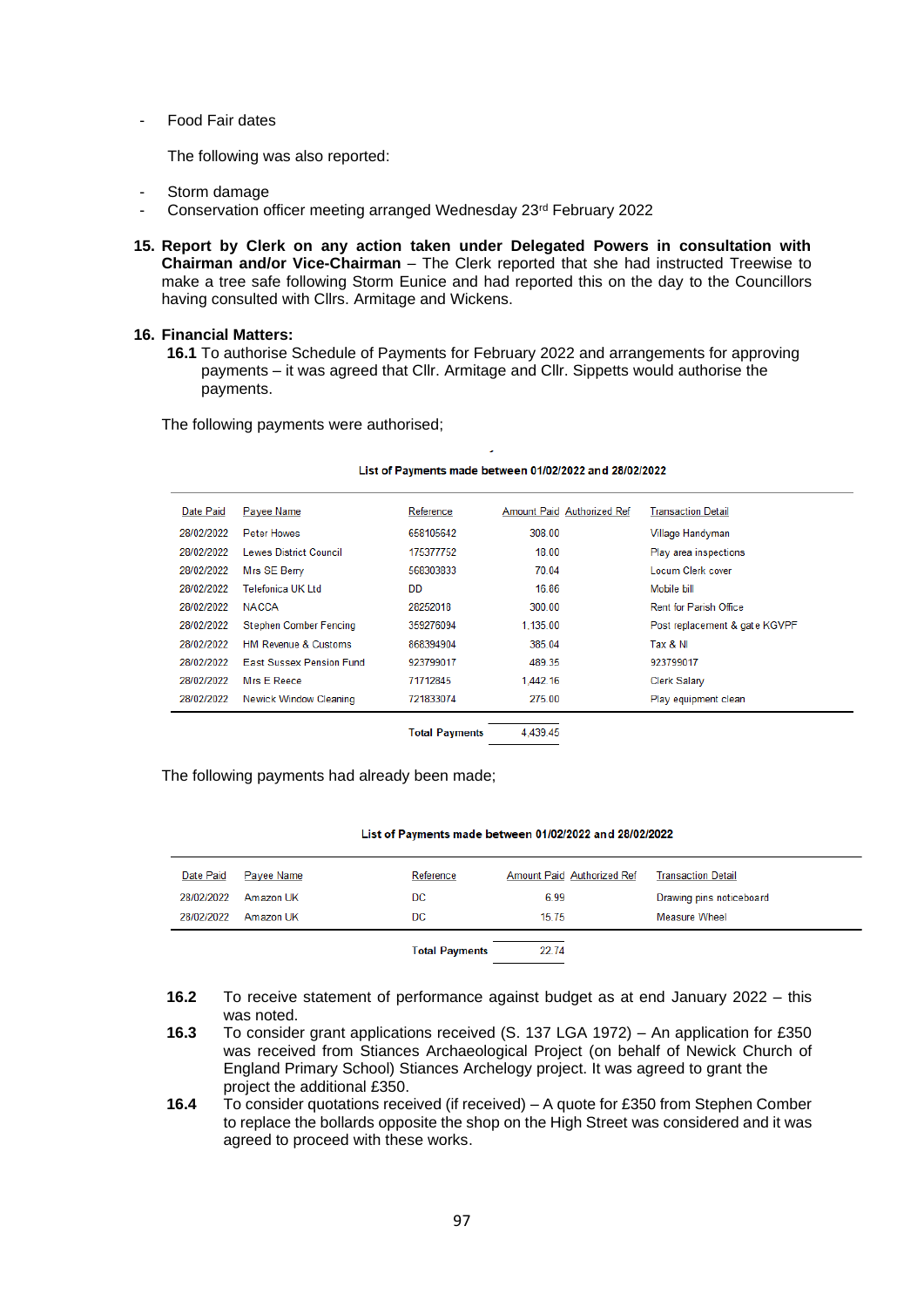### **17. Environment & Recreation:**

- **17.1** Approval of draft minutes of the E&R committee meeting 8<sup>th</sup> February 2022 these were approved with a minor typo to correct.
- **17.2** Skateboard Ramp project Cllr. Thew confirmed that designs have been received and an EOI has been completed for CIL funding from LDC. Cllr. Thew stated that the three quotes varied and that the working party have been looking at the options and seeing what was best for Newick. She confirmed that by mid March the Council will hear if the EOI has been accepted. Cllr. D Marchant asked if the council will be obliged to accept the lowest quote. Cllr. Thew replied and said no, it was more important to get the correct design for the village. Cllr. Thew outlined the next steps including consultation with skateboarders, neighbour consultations and a full CIL application.
- **17.3** Outdoor Gym Equipment update from Cllr. Thew stated that she hoped that Chailey Heritage will get involved with design and Cllr. V Marchant will be talking to them again.
- **17.4** Sports Pavilion Redevelopment update from Cllr. Thew and Wickens. It was noted that Cllr. Wickens had previously shared some notes from the last meeting of the Sports Pavilion with the 3<sup>rd</sup> May being the next meeting.
- **17.5** The Green pavement update from Cllr. Armitage Cllr. Armitage confirmed that the Clerk was to meet with the LDC Conservation Officer and that the SLR meeting will look at the matter further.

### **18. Committees' and Councillors' Reports:**

- **18.1** Newick Rootz Cllr. Wickens confirmed that the workday planned for earlier that day was cancelled as the Woodland Trust were too busy following the storm.
- **18.2** VHMC Cllr. B Whitlock outlined some maintenance issues (flooring, decorating, windows) and some challenges these presented.
- **18.3** LDALC Cllr. Armitage reported that the local parishes who wrote to Mr Gove regarding the standard method of determining housing need had been approached by other parishes who want to join. The use of electric scooters was discussed and the trials happening in other parts of the country. Electric changing points were also discussed.
- **18.4** Newick Allotment Society Cllr. V Marchant reported that the minutes had not yet been received to send to Mrs Fuller. Cllr. V Marchant confirmed that she was looking at quotes for work needed on the trees on the boundary of the Cornwells Bank site and a tree which is down on the Cricketfield site.

### **19. Permissions;**

- **19.1** To consider request from Newick Bonfire Society to use the Green for annual bonfire celebrations on 29th October 2022 – This was agreed.
- **19.2** To consider request from Newick Bonfire Society to use the Green for a tea party with marquee erection to celebrate the Queen's Jubliee on Saturday  $4<sup>th</sup>$  June 2022 – This was agreed.
- **19.3** To consider request from Peter Shayler to use the Green for a fun fair arriving Monday 12th September, leaving Monday, the 19th of September (opening days - Friday Saturday and Sunday) – This was agreed.
- **19.4** To consider request from Newick Food Fair to use the Green on Sunday 26<sup>th</sup> June 2022 – This was agreed subject to public liability insurance and risk assessment.
- **20. To consider revised CCTV management policy updated to reflect upgraded system** this was agreed.
- **21. To consider content for April edition of Newick Parish Council** Newsletter A draft content list was circulated and agreed with 25<sup>th</sup> March deadline for submissions.
- **22. To consider agenda and plans for Annual Parish Meeting on 18th May 2022 –**

The following agenda was agreed; **Introductions** Sign off for 2019 minutes Chair's report (written) Sports Pavilion Redevelopment Stiances Archaeological Dig (Simon Stevens)